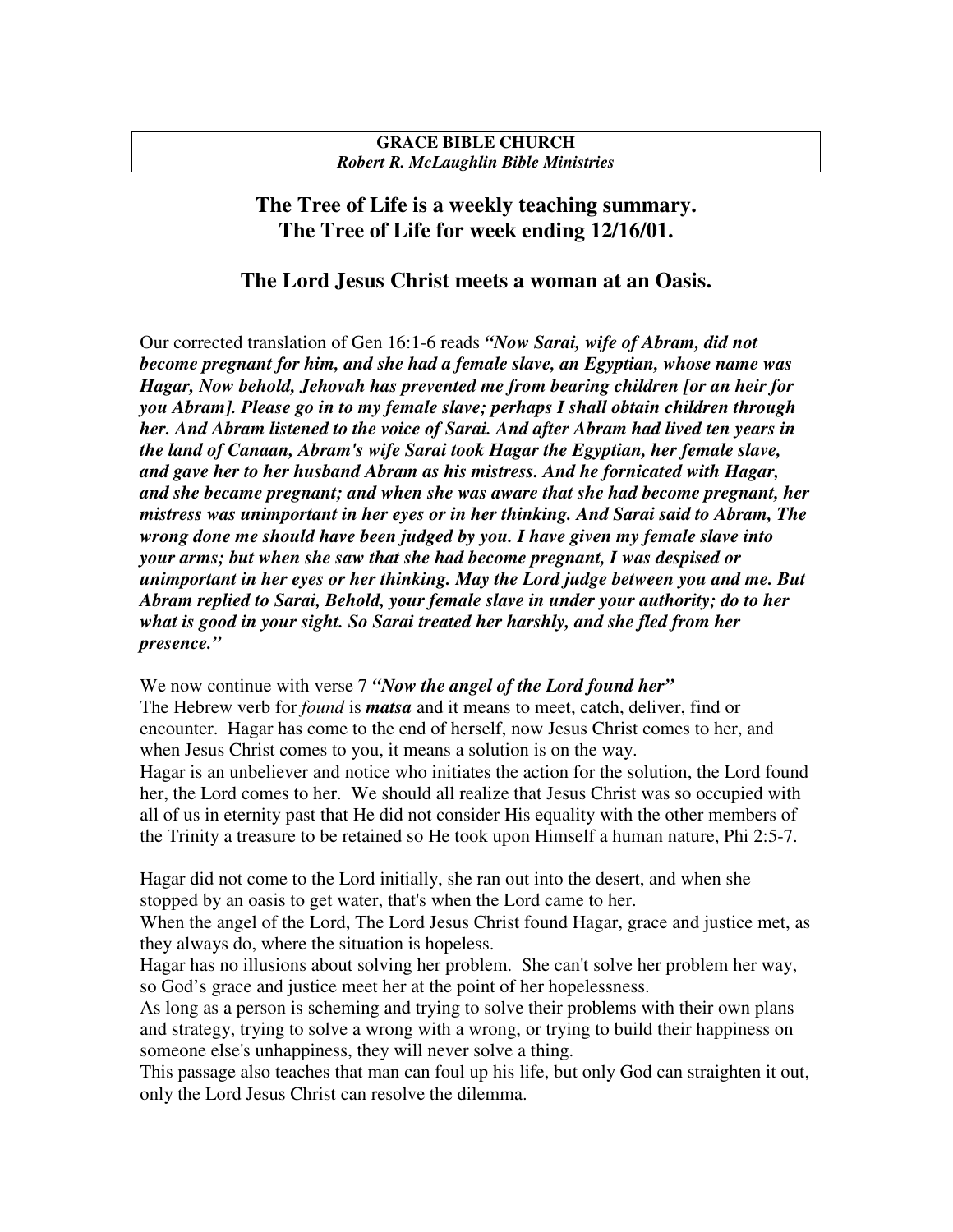The complications from sin, (such as the sins of Abram, Sarai and Hagar) demand greater justice than any believer out of fellowship could ever possess.

With Hagar we see an unbeliever in a hopeless situation. Therefore, the intervention from the presiding judge of heaven, The Lord Jesus Christ becomes necessary. All injustice demands correction from divine justice. Man's injustice to man, can only be corrected by God's justice to man, Rom 12:17-18 *"Never pay back evil for evil to anyone. Respect what is right in the sight of all men. If possible, so far as it depends on you, be at peace with all men. Never take your own revenge, beloved, but leave room for the wrath of God, for it is written, Vengeance is Mine, I will repay, says the Lord."*

Back in Gen 16:7-9 *"Now the angel of the Lord found her by a spring of water in the wilderness, by the spring on the way to Shur. And he said, Hagar, Sarai's maid, where have you come from and where are you going? And she said, I am fleeing from the presence of my mistress Sarai. Then the angel of the Lord said to her, return to your mistress, and submit yourself to her authority."*

Here we see the principle that if a man has responsibility and authority over a woman and doesn't fulfill that authority, THE MAN, The Lord Jesus Christ will take over. Abram ran away from the problem and he hopes that it will disappear. When it doesn't, he turns the problem over to his wife for a solution. If anyone is less qualified than Abram to handle the solution, it is his wife.

Therefore, as we have noted in Hos 8:7 *"For they sow the wind, And they reap the whirlwind."* The whirlwind has intensified.

This situation demands that the supreme court judge, the Lord Jesus Christ comes in and judges the situation. We can never avoid authority and solve a problem. Authority isn't always fair because everyone in authority has an old sin nature. Therefore, authority isn't always going to do the right thing, but no matter how unfair it is, we don't rebel against it. Abram had authority and he was unfair.

Sarai had authority over the female slave and she was unfair.

Back in Gen 16:7 the phrase "the angel of the Lord" needs to be noted. The Hebrew says *"ma`lak Jehovah matsa"* which is, *"the angel of Jehovah found her."* This is the Lord Jesus Christ and this is known as a Theophany.

We know that this is the Lord Jesus Christ because of some of things that He says in this passage. In Gen 16:10 *"Moreover, the angel of the Lord said to her, "I will greatly multiply your descendants."*

Then in verse 11, He reveals His omniscience, *"The angel of the Lord said to her further, "Behold, you are with child, And you shall bear a son;"*

In verse 13, Hagar called the name of the Lord who spoke to her, *"Thou art a God who sees"; for she said, "Have I even remained alive here after seeing Him?"*

As we have noted many times, Jesus Christ is God. Jesus Christ is called the image of the invisible God in Col 1:15 *"And He is the image of the invisible God, the firstborn of all creation."*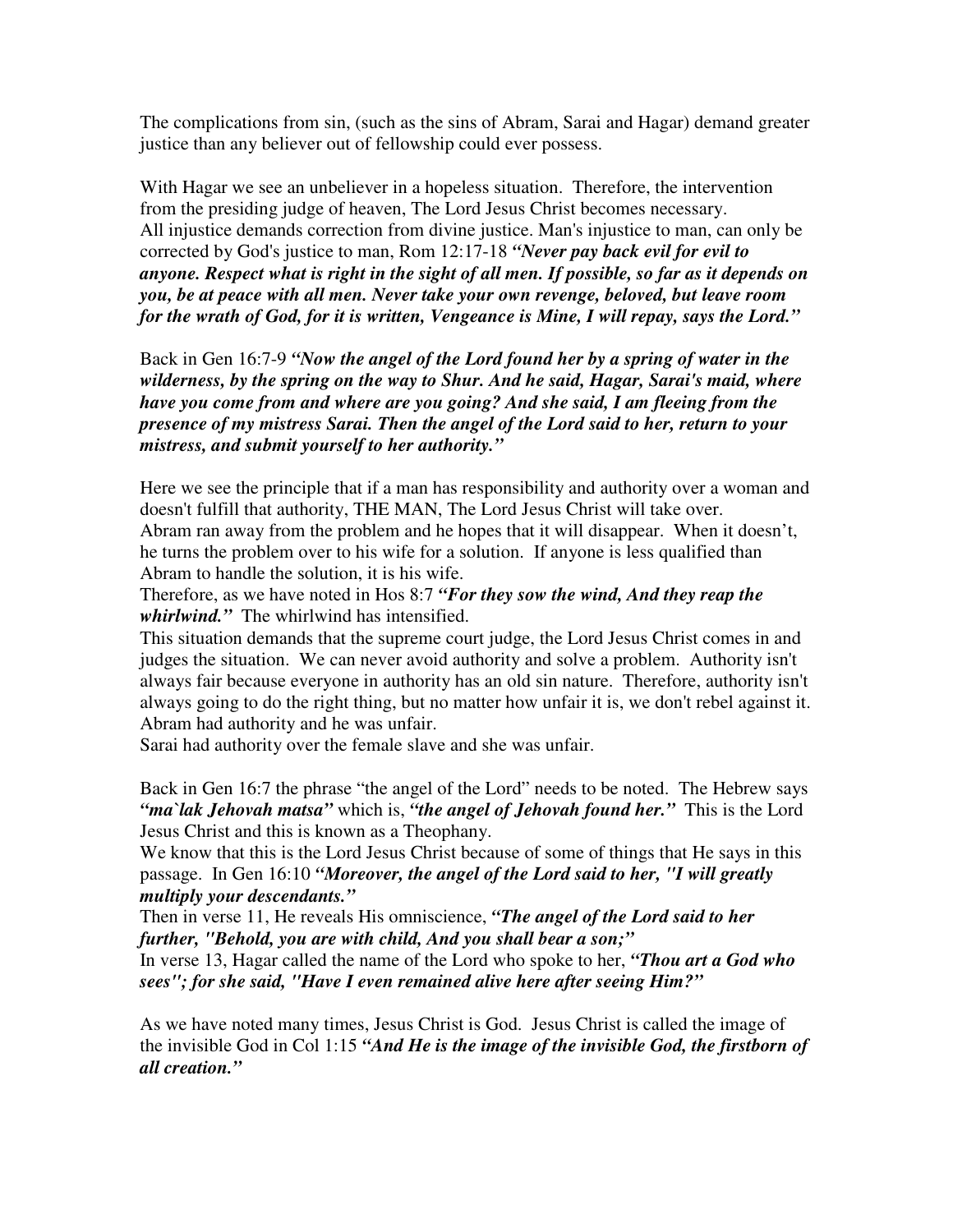However, according to the Bible no man has ever seen God. They've seen the Lord Jesus Christ but that was His humanity that they were looking at. There are many passages that say that a man has seen God, This may seem to be a contradiction but it is not. In our main passage in Gen 16:13 *"Then she called the name of the Lord who spoke to her, Thou art a God who sees; for she said, Have I even remained alive here after seeing Him?"*

There are others, in Gen 32:30, when Jacob wrestled with the Rock and in Num 12:5-8 the form of the Lord is beheld.

In these passages what Hagar, Jacob and Moses saw is known as a theophany! A theophany is a manifestation of the person and work of Jesus Christ in His preincarnate state. This is a theological category for the appearances of Jesus Christ before the First Advent. Theophanies demonstrate the fact that Jesus Christ is the God of Israel.

While "angel" was the primary form in which Jesus Christ was manifest to people in the Old Testament, there are other Theophanies as well.

He also appeared to Abraham as a man, Gen 18:1-33.

He was the wrestler with Jacob in Gen 32:24?32, also mentioned in Hosea 12:4.

He appeared as a man to the elders of Israel in Exo 24:9?11.

All these references are important to understand certain principles in the Old Testament, and to understand that there are direct statements that Jesus Christ is our Redeemer in the Old Testament.

Therefore, throughout the Bible Jesus Christ takes on forms for individuals to see but they were not permanent until He took on the form of true humanity. When the Incarnation and Hypostatic Union occurred, there were no longer any Theophanies. From that point on, there are Christophanies, which were appearances of Christ in His resurrection body from the time of His resurrection until the time He ascended. So back in Gen 16:7 *"Now the angel of the Lord [Jesus Christ] found her or confronted her by a spring of water in the wilderness, by the spring on the way to Shur."*

This spring of water in the wilderness is really an oasis in the desert on the road to Shur. The word for *spring* is the Hebrew noun *`ayin* which is also the sixteenth letter of the Hebrew alphabet and it represents the eye of the Individual or ones outlook or perspective on life. Shur is in the desert and it is on the road Egypt, Hagar was going home to Egypt and she was going from the frying pan to the fire, because if she had gone home she would be a runaway slave, and she would be in for more trouble. But, she's so desperate she could care less.

When people are desperate they always go back to something they know, something that they are familiar with, even though they know that what they're going back to is worse than what they left, but they're desperate.

2Pe 2:22 *"It has happened to them according to the true proverb, A dog returns to its own vomit, and, A sow, after washing, returns to wallowing in the mire."* So far then the corrected translation, Gen 16:7 *"Now the angel of the Lord [Jesus Christ] found her or confronted her by the oasis in the desert, by an oasis on the way to Shur."*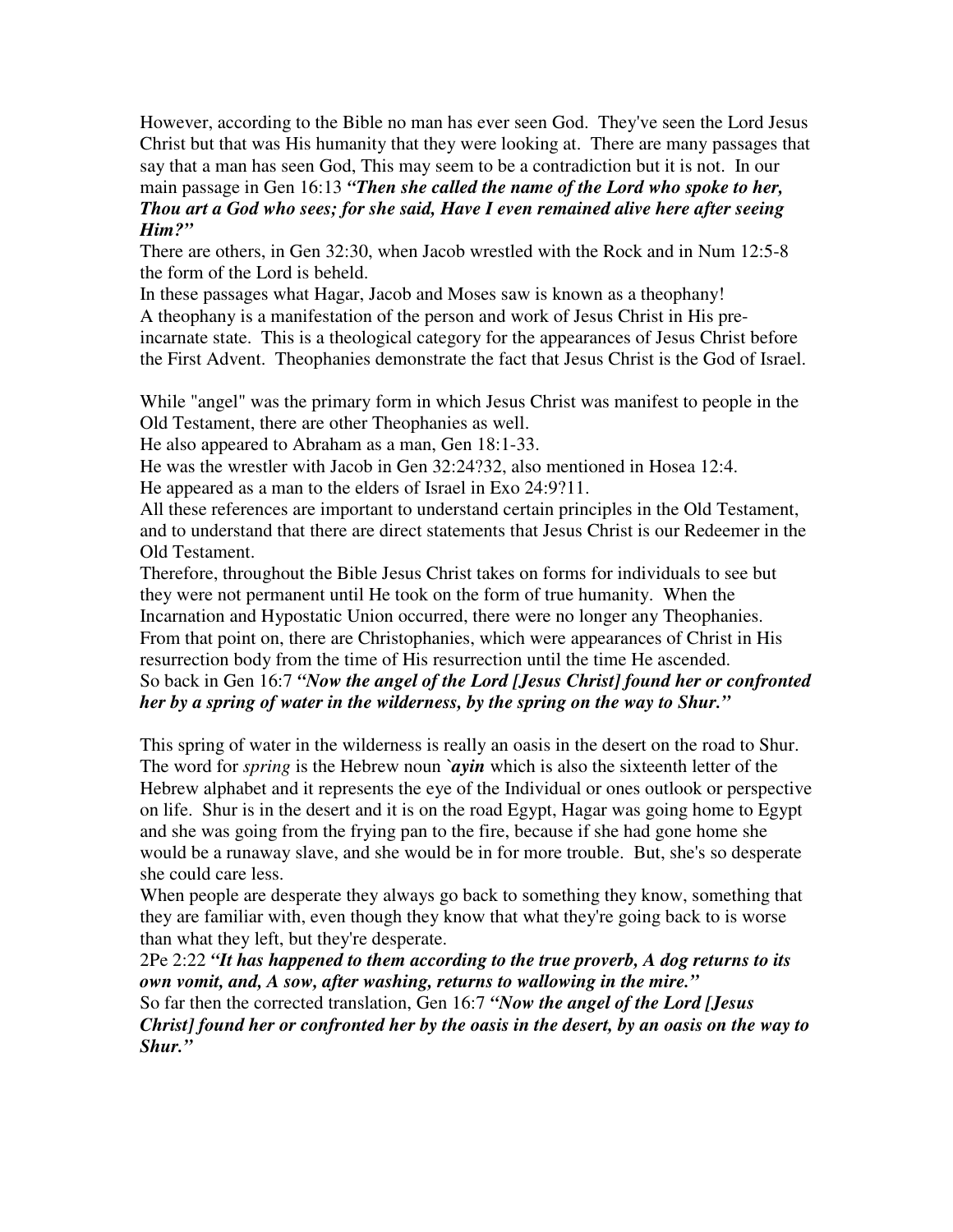Jesus Christ found Hagar in a hopeless situation, minus water, that's why she stopped, minus food, inadequately clothed, and add to all that, pregnant, exhausted, helpless in the desert. Hagar did not find Jesus Christ, but Jesus Christ found Hagar, this is grace. This is the justice of God the son, and He went to her because His justice was free to do so. She's an unbeliever and in a hopeless situation, God deals with unbelievers as well as believers, 2Pe 3:9.

He does not come to discipline her, He's going to come and help her. The first solution is going to be salvation, and then she's going to receive me doctrinal information from the Lord.

Her real problem is on the verge of being solved. She is hopeless, helpless and Jesus Christ, in His justice is free to come to her because she is ready for salvation. We all come to a point where the justice of God can come to us and it may come in the form of someone witnessing to us. Whatever it is, there's always the right time for salvation, and its always one time.

## 2Co 6:2 *"for He says, At the acceptable time I listened to you, And on the day of salvation I helped you; behold, now is the acceptable time, behold, now is the day of salvation."*

In our passage in Gen 16, we see that desperate situations are designed for the grace of God, because the grace of God means the action of the justice of God.

Remember love does not produce the action of grace, Justice does. Little does Hagar realize that the water of life is closer to her, than the literal water that she is drinking. She is drinking the literal water to slay her thirst, but the water of life is about to materialize in the form of the angel of Jehovah.

Gen 16:8 *"And he said, Hagar, Sarai's maid, where have you come from and where are you going? And she said, I am fleeing from the presence of my mistress Sarai."* We begin with the phrase *"he said"* which is the Hebrew verb *amar* which indicates that Jesus Christ initiated the conversation as well as the fact that He kept it going. The Lord Jesus Christ broke the silence, and again that's grace. Jesus Christ is God and in eternity past He knew that she would be there.

Jesus Christ knows the situation, He understands the circumstances so the question is not for the sake of learning something from Hagar, but of telling Hagar something about herself. It is imperative that the believer, at all times face reality in order to meet the circumstances of life. Here it is imperative that Hagar face the circumstances in order to see the solution about to be offered.

Gen 16:8 *"And he said, Hagar, Sarai's maid, where have you come from"* That's half of the question, the rest of it will bring her to the point of reality, *"where are you going?"*

There are a few principles to note from this phrase:

Divine interrogations are not for the purpose of information. This Divine interrogation is to bring Hagar to the realization of her total helplessness.

As long as she is running, she is not quite to the point of total helplessness, she has to stop running. As long as peolple are running they don't face reality but rather always think of some other way to handle the problems. They will try anything but the Lord's solution, because they don't like His or they try His way for a while and become